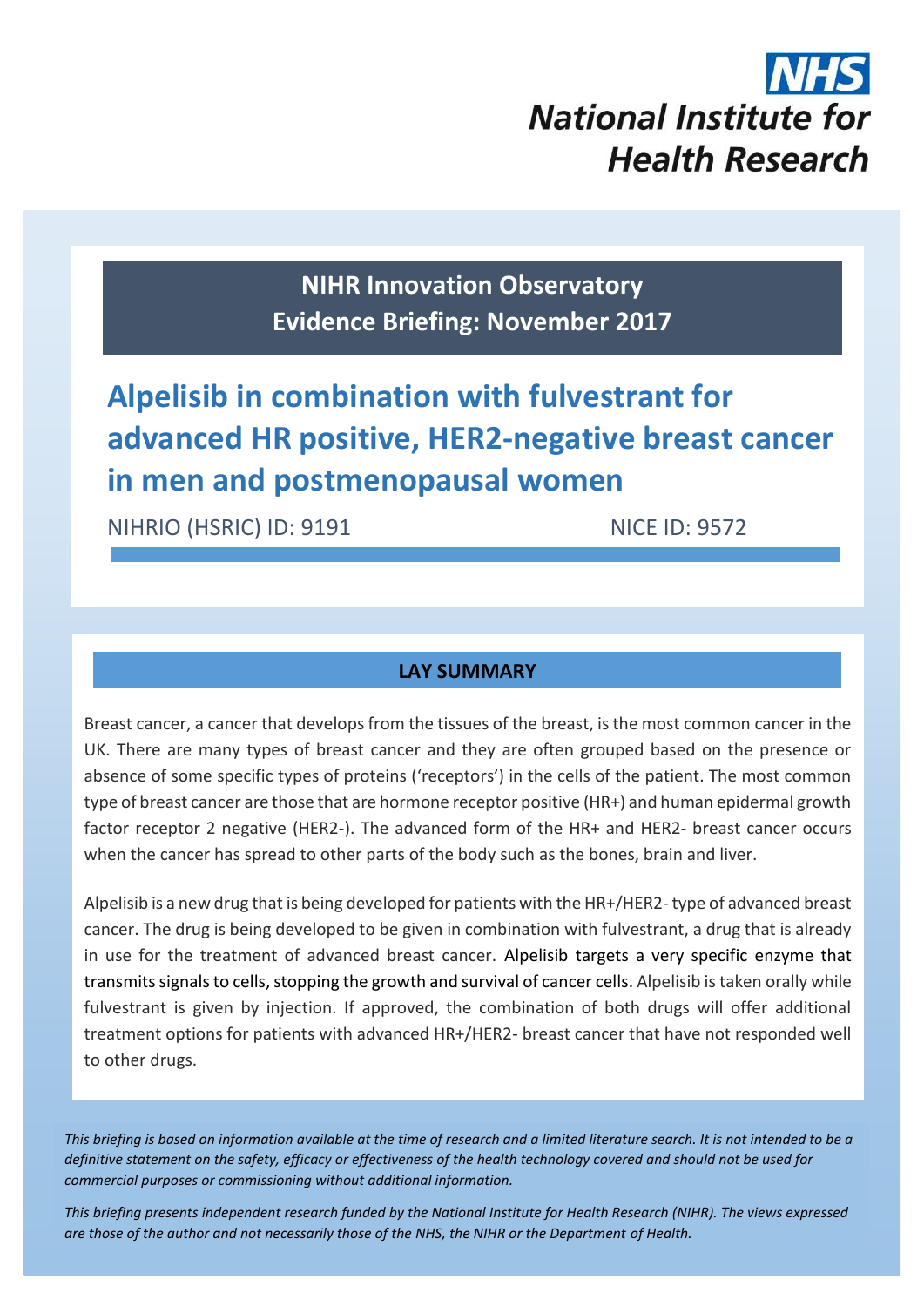#### **TARGET GROUP**

Breast cancer (hormone receptor-positive (HR+), human epidermal growth factor receptor 2 negative (HER2-), advanced, men and postmenopausal women) - first or second line; in combination with fulvestrant

# **TECHNOLOGY**

#### **DESCRIPTION**

Alpelisib (BYL719) is a phosphatidylinositol 3-kinase (PI3K) alpha inhibitor with potential antineoplastic activity. The drug specifically inhibits PI3K alpha isoform of PI3K. Its biological activity correlates with inhibition of various downstream signalling components of the PI3K/AKT signalling pathway. This may result in inhibition of tumour cell growth and survival in breast cancer cell lines harbouring PIK3CA mutations. $1,2$ 

Fulvestrant (Faslodex) is a medication (hydroxysteroid derivative) that acts as an anti-oestrogen agent. Specifically, it binds to the oestrogen receptor with affinity comparable to that of oestradiol and down regulates the oestrogen receptor protein in human breast cancer cells (selective oestrogen receptor degrader).<sup>3</sup>

<span id="page-1-0"></span>The development of alpelisib in combination with fulvestrant is under development as a treatment of men and postmenopausal women with HR+, HER2- advanced breast cancer whose cancer has progressed on or after aromatase inhibitor treatment.

In the phase III clinical trial (SOLAR-1; NCT02437318), alpelisib is administered orally at 300mg once daily in combination with fulvestrant (500mg intramuscular injection on days 1 and 15 of cycle 1 and day 1 of each subsequent cycle). Treatment duration is not reported for this trial.

Alpelisib is currently in clinical trials for non-small cell lung cancer (phase II).

The combination of alpelisib with fulvestrant does not currently have marketing authorisation in the EU for any indication. Alpelisib also does not currently have marketing authorisation in the EU for any indication.

Fulvestrant is a marketed drug in the UK/EU, indicated for the treatment of HR+, metastatic breast cancer in postmenopausal women with disease progression following anti-oestrogen therapy. It is indicated for the treatment for advanced breast cancer, with a distinct and different mode of action. Faslodex is also indicated in combination with palbociclib for the treatment of women with HR+, HER2 advanced or metastatic breast cancer whose cancer has progressed after endocrine therapy, as monotherapy for expanded use in women with HR+, HER2- advanced breast cancer, who have gone through menopause and have not received previous endocrine therapy. Fulvestrant is formulated as injection solution for intramuscular route of administration.<sup>[3](#page-1-0)</sup> Fulvestrant is associated with adverse effects that include; urinary tract infections, reduced platelet count, hypersensitivity reactions, anorexia, headache, hot flushes, venous thromboembolism, nausea, vomiting, diarrhoea, elevated hepatic enzymes (ALT, AST, ALP), elevated bilirubin, rash, joint and musculoskeletal pain, back pain, vaginal haemorrhage, asthenia, injection site reactions, neuropathy peripheral, sciatica.4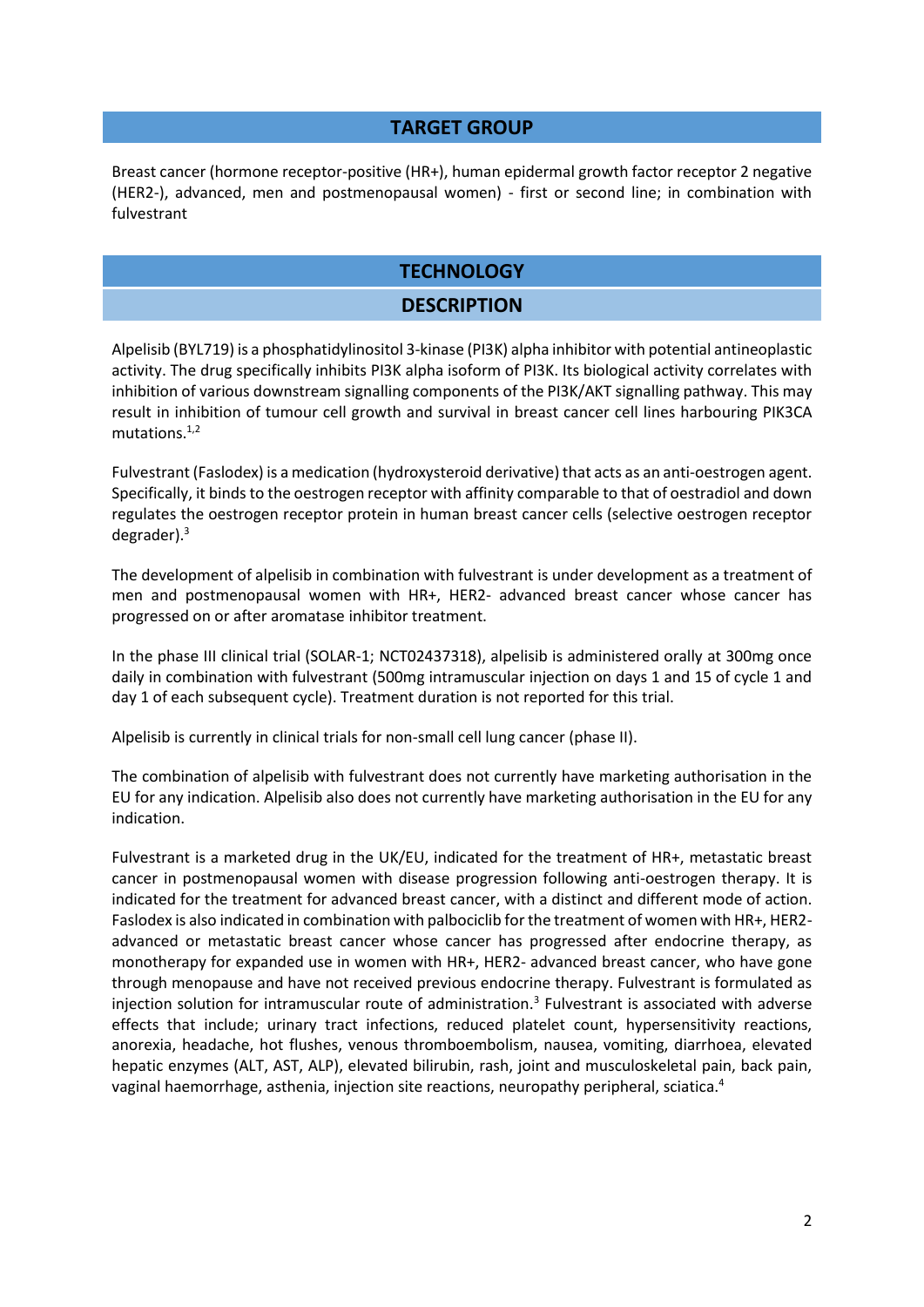#### **INNOVATION and/or ADVANTAGES**

PI3K–AKT–mTOR is the most frequently activated pathway in breast cancer. A number of P13K inhibitors are being developed by pharmaceutical companies, including pan-P13K inhibitors. Alpelisib is a P13K alpha-selective inhibitor; targeting a single P13K isoform may allow administration at therapeutic doses without being limited by toxicities associated with inhibiting multiple isoforms.<sup>5</sup>

If licensed, alpelisib in combination with fulvestrant will offer an additional treatment option for men and postmenopausal women with HR+, HER2- advanced breast cancer whose cancer has progressed on or after aromatase inhibitor treatment.

#### **DEVELOPER**

Novartis Pharmaceuticals.

# **PATIENT GROUP**

### **BACKGROUND**

<span id="page-2-0"></span>Breast cancer arises from the tissues of the breast and most commonly originates in the cells that line the ducts. There are several types of breast cancer described according to the receptors expressed on the surface of tumour cells, stage of diagnosis, and rate of growth.<sup>6</sup> HR+ breast cancer includes disease in which tumour cells express either oestrogen receptors (ER+) or progesterone receptors (PR+).<sup>7</sup> Approximately 80% of breast cancers in postmenopausal women are HR+ and around two-thirds of breast cancers are ER+. Human epidermal growth factor receptor 2 (HER2) is a member of the epidermal growth factor receptor family having tyrosine kinase activity.<sup>8</sup> HER2 are overexpressed in around 15-25% of women with breast cancer and promote tumour growth.<sup>9</sup> HER2 negative (HER2-) breast cancer refers to disease that does not overexpress HER2.<sup>[7](#page-2-0)</sup>

Advanced or metastatic (stage IV) breast cancer refers to disease that has spread to other parts of the body. Common sites for metastases include the bones, liver, lung and brain. The causes of breast cancer are not completely understood, however a number of factors are known to increase its likelihood, such as exposure to radiation, increased alcohol consumption, being taller, being overweight or obese, exposure to oestrogen and hormone replacement therapy, greater breast tissue density, and genetic factors. The risk of developing breast cancer is also known to increase markedly with inheritance of certain genes (e.g. BRCA2, BRCA1 and TP53).<sup>10</sup>

Breast cancer in adults can occur at any age, though there is an increased risk in postmenopausal women, and a previous benign breast lump or diagnosis of early breast cancer further increases the risk. Breast cancer is normally characterised by a lump or thickened tissue in the breast area, however not all lumps will be cancerous. Other features include a change in breast size or shape, discharge from the nipple (which may include blood), lumps/swelling in armpits, dimples on the skin of the breast and a rash around the nipple area. Symptoms include pain in the breast or axilla and signs and symptoms can occur in one or both breasts.<sup>11</sup>

Breast cancer patients experience physical symptoms and psychosocial distress that adversely affect their quality of life (QOL). Treatment, including chemotherapy, can cause physical and psychological problems that adversely affect patient QOL, and cancer can have other effects including anger, grief, suffering and pain. $^{12}$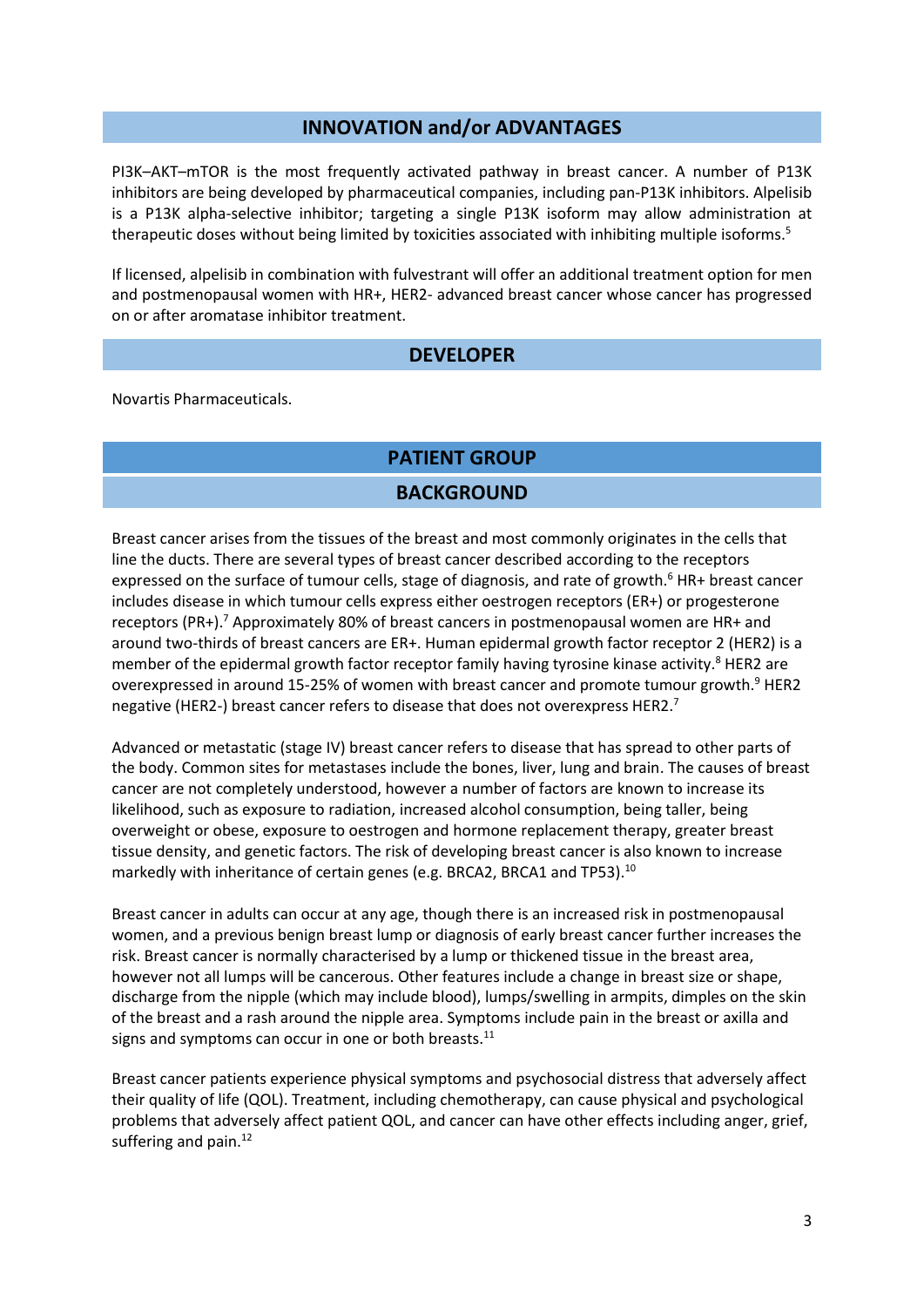### **CLINICAL NEED and BURDEN OF DISEASE**

Breast cancer is the most common cancer in the UK, accounting for 15% of all newly diagnosed cancers.<sup>13</sup> Breast cancer risk is strongly related to age, with almost half (48%) of breast cancer cases in the UK each year being diagnosed in people aged 65 and over (2012-2014). Incidence rates for breast cancer are projected to rise by 2% in the UK between 2014 and 2035, to 210 cases per 100,000 females by 2035.<sup>14</sup>

<span id="page-3-0"></span>More than 1 in 10 breast cancer cases are diagnosed at an advanced or metastatic stage in the UK. Approximately 5% of patients present with metastatic breast cancer, and around 30% of people who present with localised disease will later develop metastases. Approximately 70–80% of people with metastatic breast cancer have HER2- tumours, of which about 50% will also be HR+.<sup>[14,1](#page-3-0)5</sup>

The hormone receptor status of the breast cancer affects prognosis. HR+ breast cancers have higher rates of survival compared to HR‐negative breast cancers (breast cancer cells which do not overexpress oestrogen or progesterone receptors) at 5 years after diagnosis (1989 to 2004) at 85% vs. 69% respectively.<sup>16</sup>

In England in 2015 there were 46,083 registrations of newly diagnosed cancer of the breast (ICD-10 code C50), and the directly age-standardised rate per 100,000 population was 1.4 for males and 170.2 for females. There were 9,626 registrations of death from neoplasm of the breast, and the directly age-standardised rate per 100,000 population was 0.3 for males and 34.3 for females.<sup>17</sup>

In England in 2016/17 there were 207,043 finished consultant episodes (FCEs) and 85,801 FCE bed days with primary diagnosis of ICD-10 code C50 (malignant neoplasm of breast). There were 203,454 hospital admissions, of which 169,800 were day cases. $^{18}$ 

The population likely to be eligible to receive alpelisib in combination with fulvestrant could not be estimated from available published sources.

# **PATIENT PATHWAY RELEVANT GUIDANCE**

## **NICE GUIDANCE**

- NICE technology appraisal in development. Eribulin for treating locally advanced or metastatic breast cancer after one prior chemotherapy regimen [ID1072] (GID-TA10094). Expected publication date to be confirmed.
- NICE technology appraisal in development. Ribociclib for breast cancer [ID1026] (GID-TA10141). Expected publication date to be confirmed.
- NICE technology appraisal in development. Breast cancer (HER2 negative, HR positive) Everolimus (with exemestane, after endocrine therapy) [ID965] (GID-TA10028). Expected publication date to be confirmed.
- NICE technology appraisal in development. Palbociclib for treating hormone-receptor positive, HER2-negative breast cancer [ID916] (GID-TA10095). Expected publication date to be confirmed.
- NICE technology appraisal in development. Breast cancer (hormone-receptor positive, HER2negative) - palbociclib [ID915] (GID-TA10068). Expected publication date to be confirmed.
- NICE technology appraisal in development. Breast cancer (brain metastases) etirinotecan pegol [ID881] (GID-TA10066). Expected publication date to be confirmed.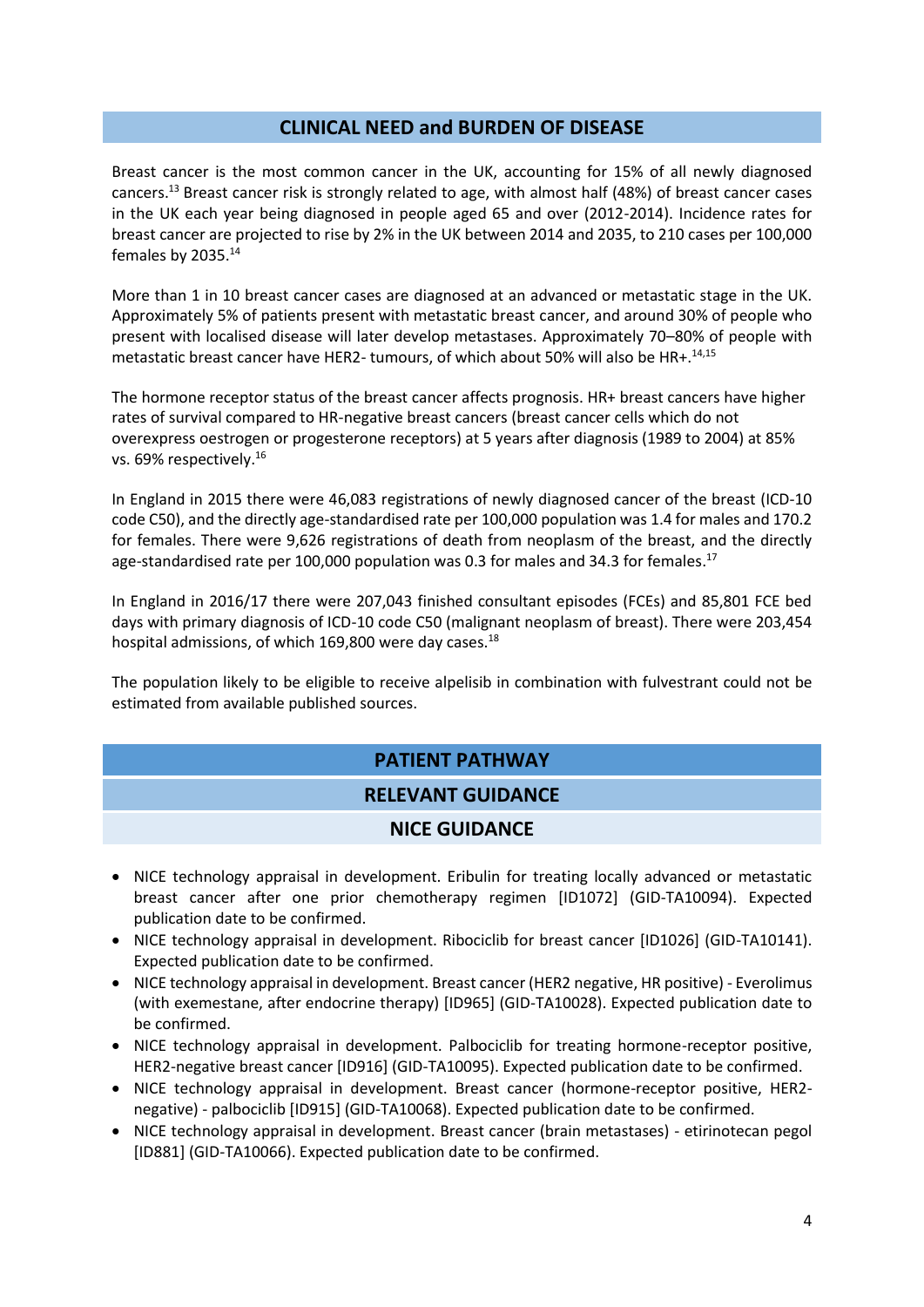- NICE technology appraisal in development. Breast cancer (HER2positive, metastatic) pertuzumab (with trastuzumab and docetaxel) [ID523] (GID-TAG322). Expected publication date to be confirmed.
- NICE technology appraisal in development. Fulvestrant for untreated hormone-receptor positive metastatic breast cancer [ID951] (GID-TA10106). Expected publication date: January 2018.
- NICE technology appraisal. Pertuzumab for the neoadjuvant treatment of HER2-positive breast cancer (TA424). December 2016.
- NICE technology appraisal. Eribulin for treating locally advanced or metastatic breast cancer after 2 or more chemotherapy regimens (TA423). December 2016.
- NICE technology appraisal. Everolimus with exemestane for treating advanced breast cancer after endocrine therapy (TA421). December 2016.
- NICE technology appraisal. Bevacizumab in combination with capecitabine for the first-line treatment of metastatic breast cancer (TA263). August 2012.
- NICE technology appraisal. Fulvestrant for the treatment of locally advanced or metastatic breast cancer (TA239). December 2011.
- NICE technology appraisal. Bevacizumab in combination with a taxane for the first-line treatment of metastatic breast cancer (TA214). February 2011.
- NICE technology appraisal. Gemcitabine for the treatment of metastatic breast cancer (TA116). January 2007.
- NICE technology appraisal. Guidance on the use of trastuzumab for the treatment of advanced breast cancer (TA34). March 2002.
- NICE Clinical Guideline. Advanced breast cancer: diagnosis and treatment (CG81). February 2009. Last Updated July 2014.

# **NHS ENGLAND and POLICY GUIDANCE**

- NHS England. 2013/14 NHS Standard Contract for Cancer: Chemotherapy (Adult). B15/S/a.
- NHS England. 2013/14 NHS Standard Contract for Cancer: Radiotherapy (All Ages). B01/S/a.

# **OTHER GUIDANCE**

- National Comprehensive Cancer Network. *Clinical Practice Guidelines in Oncology (NCCN Guidelines): Breast Cancer*. Version 2.2017 – April 2017.<sup>19</sup>
- Cardoso F, Costa A, Norton L et al. ESO-ESMO 2nd international consensus guidelines for advanced breast cancer (ABC2). *The Breast* 23(5), Oct 2014. P 489-502.<sup>20</sup>

## **CURRENT TREATMENT OPTIONS**

The aim of treatment for locally advanced or metastatic breast cancer is to control and slow down the spread of the cancer, relieve symptoms and give the patient the best quality of life for as long as possible. A number of treatment options exist. The most appropriate treatment will depend on factors such as where the breast cancer is in the body, how extensive it is (how many sites and how large), symptoms, previous treatments, the characteristics of the cancer (such as oestrogen receptors) and general health (and any other medical conditions) of the patient. $21$ 

NICE guidelines for managing HR+, HER2- advanced breast cancer recommend the following treatments.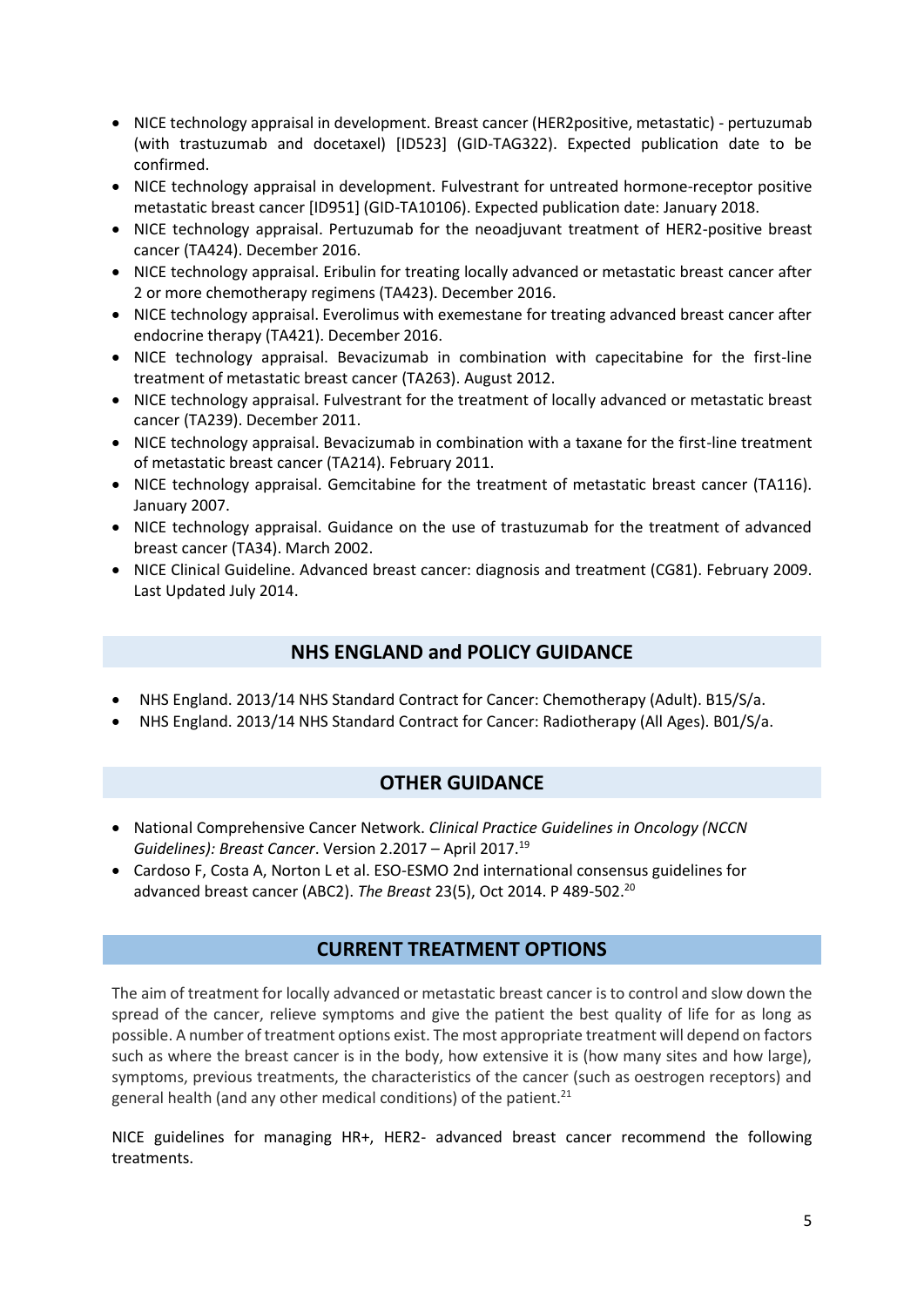Endocrine therapy or chemotherapy:

- $\circ$  Offer endocrine therapy as a first-line treatment for the majority of patients with HR+ advanced breast cancer.
- $\circ$  Offer chemotherapy as first-line treatment for patients with HR+ advanced breast cancer whose disease is imminently life-threatening or requires early relief of symptoms because of significant visceral organ involvement, providing they understand and are prepared to accept the toxicity.
- $\circ$  For patients with HR+ advanced breast cancer who have been treated with chemotherapy as their first-line treatment, offer endocrine therapy following the completion of chemotherapy.

#### *Endocrine therapy:*

- o Offer an aromatase inhibitor (either non-steroidal or steroidal) to:
	- postmenopausal women with ER-positive breast cancer and no prior history of endocrine therapy
	- postmenopausal women with ER-positive breast cancer previously treated with tamoxifen.
- $\circ$  Offer tamoxifen and ovarian suppression as first-line treatment to premenopausal and perimenopausal women with ER-positive advanced breast cancer not previously treated with tamoxifen.
- $\circ$  Offer ovarian suppression to premenopausal and perimenopausal women who have previously been treated with tamoxifen and then experience disease progression.
- $\circ$  Offer tamoxifen as first-line treatment to men with HR+ advanced breast cancer.

#### *Chemotherapy:*

- $\circ$  On disease progression, offer systemic sequential therapy to the majority of patients with advanced breast cancer who have decided to be treated with chemotherapy.
- $\circ$  Consider using combination chemotherapy to treat patients with advanced breast cancer for whom a greater probability of response is important and who understand and are likely to tolerate the additional toxicity.
- o For patients with advanced breast cancer who are not suitable for anthracyclines (because they are contraindicated or because of prior anthracycline treatment either in the adjuvant or metastatic setting), systemic chemotherapy should be offered in the following sequence
	- o first line: single-agent docetaxel
	- o second line: single-agent vinorelbine or capecitabine
	- o third line: single-agent capecitabine or vinorelbine (whichever was not used as second-line treatment).

Other second-line treatments:

- o Everolimus: Everolimus, in combination with exemestane, is recommended within its marketing authorisation, as an option for treating advanced HR+, HER2- breast cancer in postmenopausal women without symptomatic visceral disease that has recurred or progressed after a non-steroidal aromatase inhibitor. Everolimus is recommended only if the company provides it with the discount agreed in the patient access scheme.
- o Fulvestrant: Fulvestrant is not recommended within its licensed indication, as an alternative to aromatase inhibitors for the treatment of oestrogen-receptor-positive, locally advanced or metastatic breast cancer in postmenopausal women whose cancer has relapsed on or after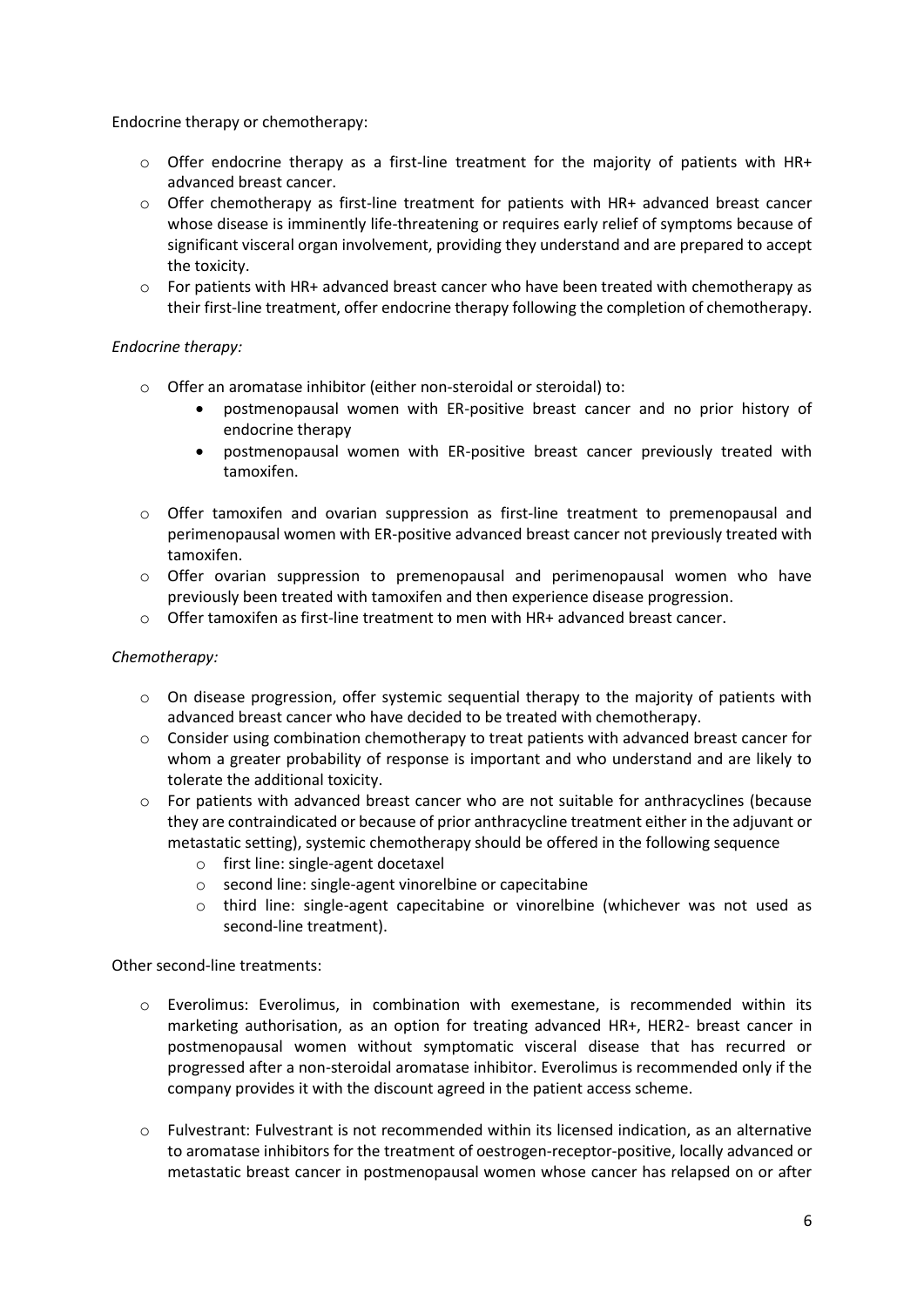adjuvant anti-oestrogen therapy, or who have disease progression on anti-oestrogen therapy. Post-menopausal women currently receiving fulvestrant within its licensed indication as an alternative to aromatase inhibitors for the treatment of oestrogen-receptor-positive, locally advanced or metastatic breast cancer whose cancer has relapsed on or after adjuvant antioestrogen therapy, or who have disease progression on anti-oestrogen therapy, should have the option to continue treatment until they and their clinicians consider it appropriate to stop.

Other third-line treatments:

- o Eribulin: Eribulin is recommended as an option for treating locally advanced or metastatic breast cancer in adults, only when:
	- o it has progressed after at least 2 chemotherapy regimens (which may include an anthracycline or a taxane, and capecitabine)
	- o the company provides eribulin with the discount agreed in the patient access scheme.

This guidance is not intended to affect the position of patients whose treatment with eribulin was started within the NHS before this guidance was published. Treatment of those patients may continue without change to whatever funding arrangements were in place for them before this guidance was published until they and their NHS clinician consider it appropriate to stop.<sup>22</sup>

# **EFFICACY and SAFETY**

| <b>Trial</b>                 | SOLAR-1, NCT02437318, EudraCT-2015-000340-42); alpelisib vs placebo, both<br>in combination with fulvestrant; phase III                                                                                                              |
|------------------------------|--------------------------------------------------------------------------------------------------------------------------------------------------------------------------------------------------------------------------------------|
|                              |                                                                                                                                                                                                                                      |
| <b>Sponsor</b>               | <b>Novartis Pharmaceuticals</b>                                                                                                                                                                                                      |
| <b>Status</b>                | Ongoing                                                                                                                                                                                                                              |
| Source of                    | Trial registry <sup>23</sup>                                                                                                                                                                                                         |
| <b>Information</b>           |                                                                                                                                                                                                                                      |
| Location                     | EU (incl UK), USA, Canada and other countries                                                                                                                                                                                        |
| <b>Design</b>                | Randomised, placebo-controlled                                                                                                                                                                                                       |
| <b>Participants</b>          | N=571 (planned); aged ≥18 years; men and postmenopausal women; breast<br>cancer; hormone receptor positive, HER2-negative; advanced; progression on<br>or after aromatase inhibitor treatment.                                       |
| <b>Schedule</b>              | Randomised to alpelisib 300mg orally once daily; or placebo 300mg orally once<br>daily; both in combination with fulvestrant 500mg intramuscular injection on<br>days 1 and 15 of cycle 1 and day 1 of each subsequent 28-day cycle. |
| Follow-up                    | Follow-up for 59 mths                                                                                                                                                                                                                |
| Primary                      | Progression-free survival (PFS) for patients with PIK3CA mutant status as per                                                                                                                                                        |
| <b>Outcomes</b>              | <b>RECIST 1.1</b>                                                                                                                                                                                                                    |
| Secondary<br><b>Outcomes</b> | Overall survival (OS) for patients with PI3KCA mutant status (up to<br>approx. 59 mths)                                                                                                                                              |
|                              | Overall response rate (ORR) (up to approx. 36 mths)                                                                                                                                                                                  |
|                              | Time to definitive deterioration of ECOG performance status (up to<br>$\bullet$<br>approx. 36 mths)                                                                                                                                  |
|                              | Safety and tolerability of alpelisib in combination with fulvestrant (up<br>to approx. 37 mths)                                                                                                                                      |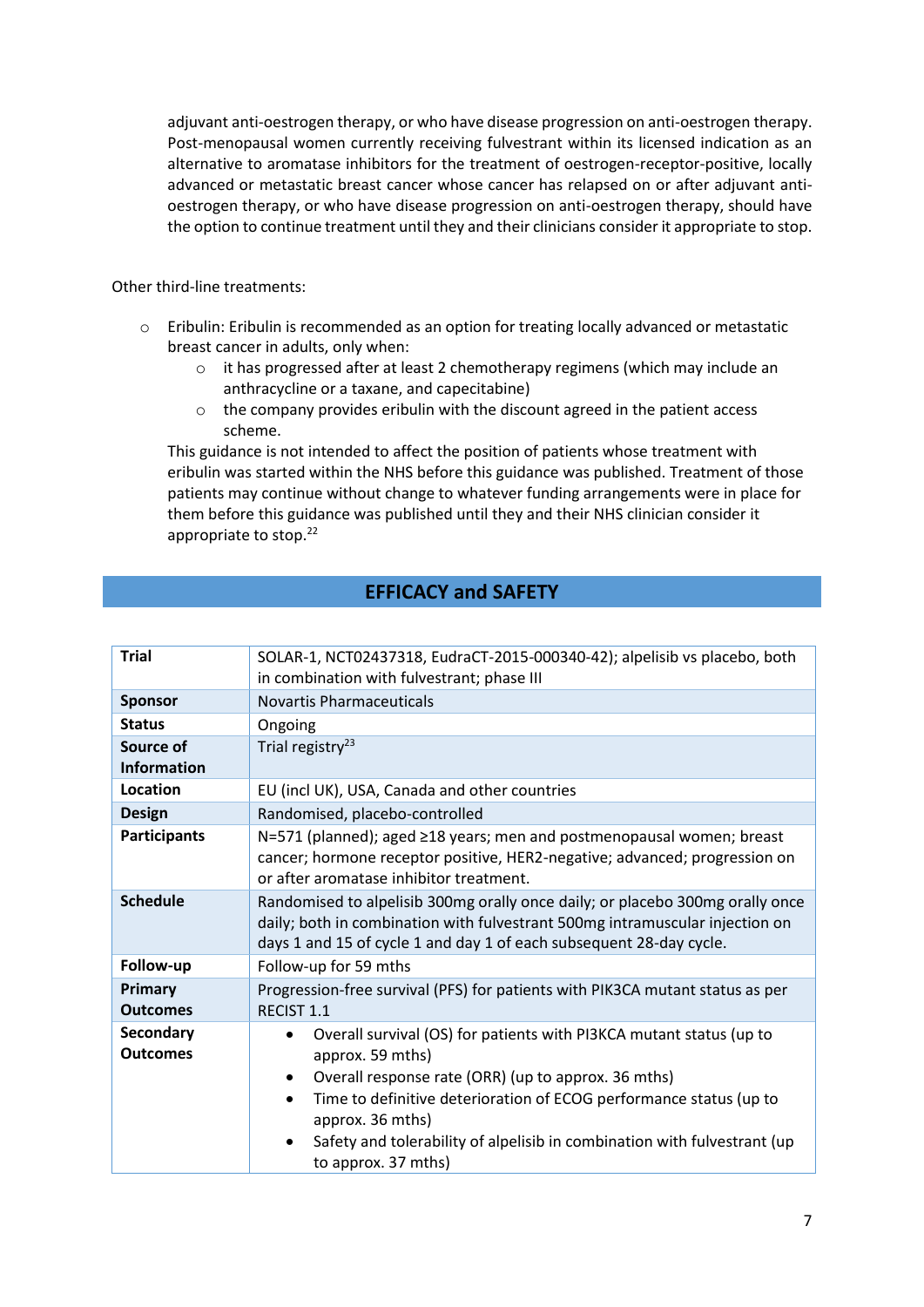|                                   | Time to 10% deterioration in global health status/QOL scale score of<br>EORTC QLQ-C30 (up to approx. 36 mths)<br>Plasma concentration-time profile of alpelisib given in combination<br>with fulvestrant and appropriate pharmacokinetics parameters (days 8<br>and 15 of cycle 1, then day 1 of cycles $2,4,6,8$ )<br>PFS based on radiology assessments and using RECIST 1.1 criteria<br>(baseline, up to approx. 36 mths)<br>Clinical benefit rate (CBR) (up to approx. 36 mths)<br>Change in global health status/QOL scale score of EORTC QLQ-C30<br>(baseline, up to approx. 36 mths)<br>Summary statistics of fulvestrant and alpelisib plasma concentrations<br>(days 8 and 15 of cycle 1, then day 1 of cycles 2,4,6,8)<br>PFS for patients with PIK3CA non-mutant status (up to approx. 36<br>mths)<br>OS for patients with PIK3CA non-mutant status (up to approx. 59 mths) |
|-----------------------------------|----------------------------------------------------------------------------------------------------------------------------------------------------------------------------------------------------------------------------------------------------------------------------------------------------------------------------------------------------------------------------------------------------------------------------------------------------------------------------------------------------------------------------------------------------------------------------------------------------------------------------------------------------------------------------------------------------------------------------------------------------------------------------------------------------------------------------------------------------------------------------------------|
| <b>Key Results</b>                |                                                                                                                                                                                                                                                                                                                                                                                                                                                                                                                                                                                                                                                                                                                                                                                                                                                                                        |
| <b>Adverse effects</b><br>(AEs)   |                                                                                                                                                                                                                                                                                                                                                                                                                                                                                                                                                                                                                                                                                                                                                                                                                                                                                        |
| <b>Expected</b><br>reporting date | Estimated primary completion date reported as Jan 2018.                                                                                                                                                                                                                                                                                                                                                                                                                                                                                                                                                                                                                                                                                                                                                                                                                                |

| <b>Trial</b>                    | BYLieve, NCT03056755, EudraCT-2016-004586-67); alpelisib in combination<br>with fulvestrant or letrozole; phase II                                                                                                                                                                                                                                                                                                                                                       |
|---------------------------------|--------------------------------------------------------------------------------------------------------------------------------------------------------------------------------------------------------------------------------------------------------------------------------------------------------------------------------------------------------------------------------------------------------------------------------------------------------------------------|
| <b>Sponsor</b>                  | <b>Novartis Pharmaceuticals</b>                                                                                                                                                                                                                                                                                                                                                                                                                                          |
| <b>Status</b>                   | Ongoing                                                                                                                                                                                                                                                                                                                                                                                                                                                                  |
| Source of<br><b>Information</b> | Trial registry <sup>24</sup>                                                                                                                                                                                                                                                                                                                                                                                                                                             |
| Location                        | EU (incl UK), USA, Canada and other countries                                                                                                                                                                                                                                                                                                                                                                                                                            |
| <b>Design</b>                   | Non-randomised, uncontrolled                                                                                                                                                                                                                                                                                                                                                                                                                                             |
| <b>Participants</b>             | N=160 (planned); aged ≥18 years; breast cancer; hormone receptor positive,<br>HER2-negative, PIK3CA mutations; advanced; progression on or after CDK 4/6<br>treatment with an aromatase inhibitor or fulvestrant.                                                                                                                                                                                                                                                        |
| <b>Schedule</b>                 | Patients who received any CDK 4/6 inhibitor plus aromatase inhibitor as<br>treatment (immediately prior) will receive alpelisib 300mg orally once daily<br>and fulvestrant 500mg intramuscular injection on days 1 and 15 of cycle 1 and<br>day 1 of each subsequent cycle.<br>Patients who received any CDK 4/6 inhibitor plus fulvestrant as treatment<br>(immediately prior) will receive alpelisib 300mg orally once daily and letrozole<br>2.5mg orally once daily. |
| Follow-up                       | Follow-up for 25 mths                                                                                                                                                                                                                                                                                                                                                                                                                                                    |
| Primary<br><b>Outcomes</b>      | The percentage of patients who are alive without disease progression as per<br>RECIST (timeframe: date of first dose to approx. 6 mths)                                                                                                                                                                                                                                                                                                                                  |
| Secondary<br><b>Outcomes</b>    | Progression-free survival (PFS) for each cohort<br>PFS on next line treatment for each cohort<br>Percentage of participants overall response rate (ORR) for each cohort                                                                                                                                                                                                                                                                                                  |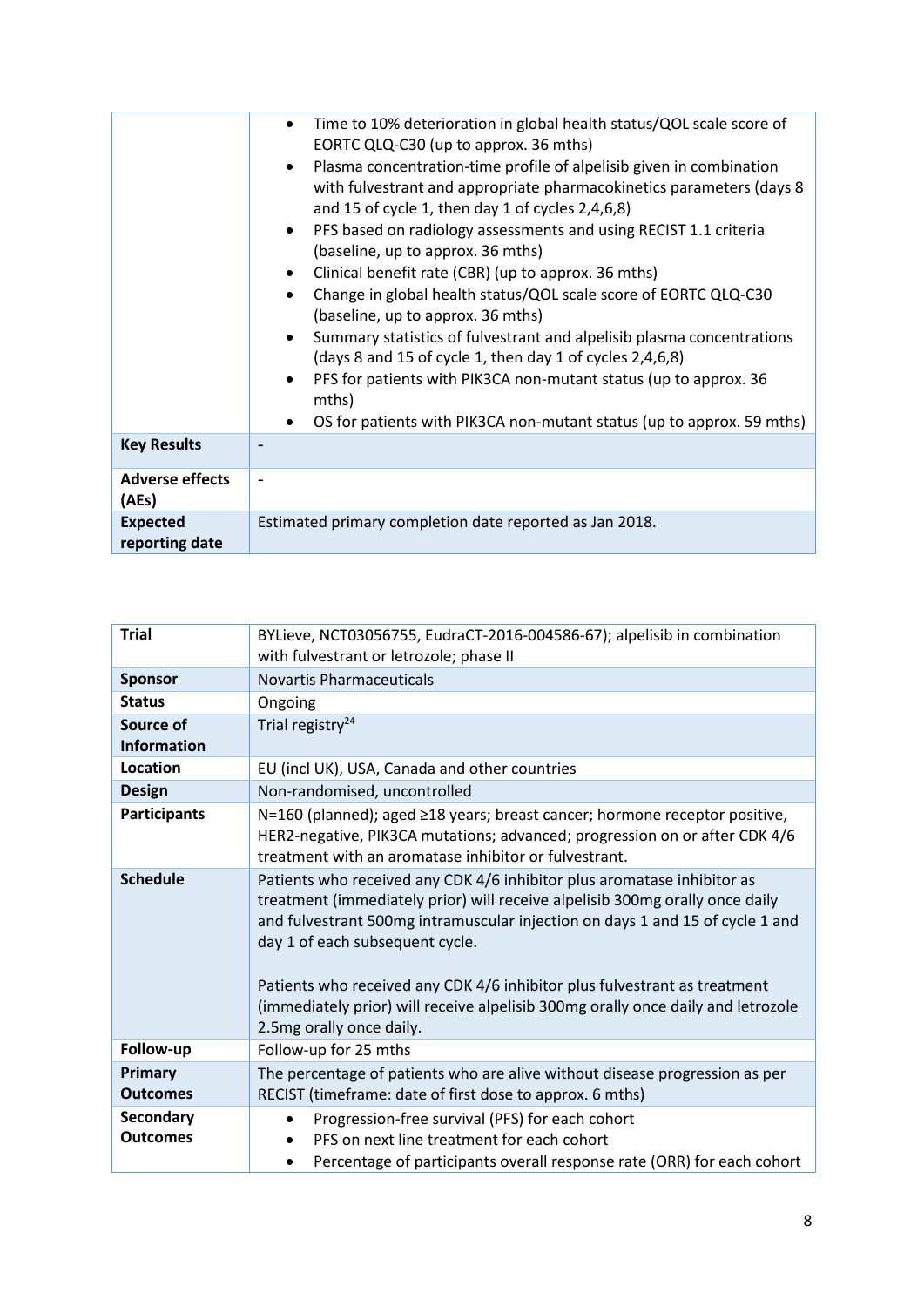|                                   | Percentage of participants with clinical benefit rate (CBR) for each<br>$\bullet$<br>cohort<br>Duration of response (DOR)<br>$\bullet$ |
|-----------------------------------|----------------------------------------------------------------------------------------------------------------------------------------|
| <b>Key Results</b>                | $\overline{\phantom{0}}$                                                                                                               |
| <b>Adverse effects</b><br>(AEs)   | $\overline{\phantom{0}}$                                                                                                               |
| <b>Expected</b><br>reporting date | Estimated primary completion date reported as Jan 2020.                                                                                |

# **ESTIMATED COST and IMPACT**

#### **COST**

The cost of alpelisib is not yet known.

Fulvestrant (Falsodex) is marketed in the UK for the treatment of oestrogen-receptor-positive metastatic or locally advanced breast cancer in postmenopausal women in whom disease progresses or relapses while on, or after, other anti-oestrogen therapy.

The NHS indicative price for 2 pre-filled disposable injection of fulvestrant (Faslodex) 250mg/5ml solution is £522.41.<sup>25</sup>

# **IMPACT – SPECULATIVE**

## **IMPACT ON PATIENTS AND CARERS**

- ☒ Reduced mortality/increased length of survival ☐ Reduced symptoms or disability
- 

☐ Other ☐ No impact identified

# **IMPACT ON HEALTH and SOCIAL CARE SERVICES**

- 
- ☐ Increased use of existing services ☐ Decreased use of existing services

☐ Re-organisation of existing services ☐ Need for new services

 $\Box$  Other  $\boxtimes$  None identified

# **IMPACT ON COSTS and OTHER RESOURCE USE**

☐ Increased drug treatment costs ☐ Reduced drug treatment costs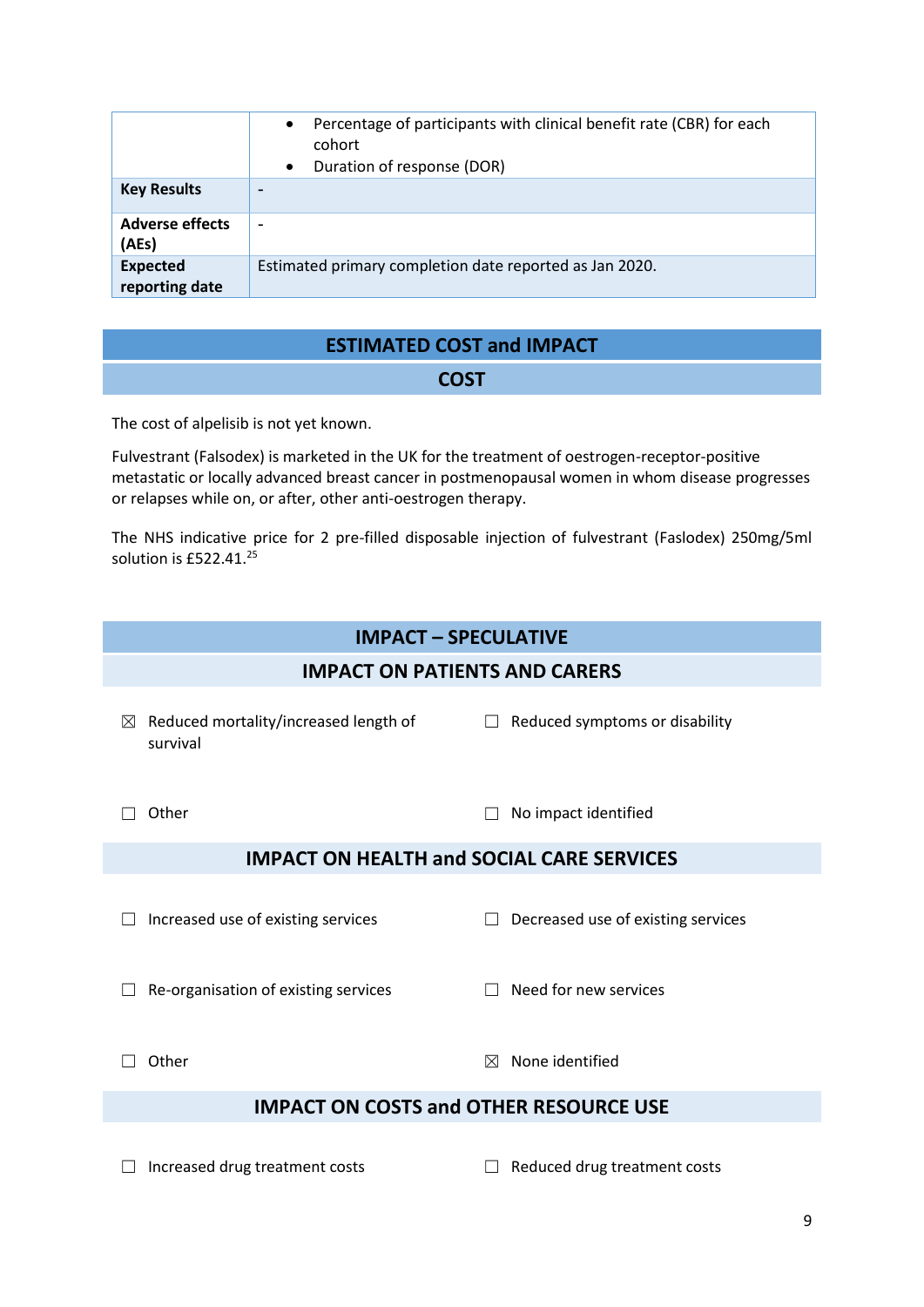☐ Other increase in costs ☐ Other reduction in costs ☒ Other: *uncertain unit cost compared to existing treatments* □ None identified **OTHER ISSUES**

 $\Box$  Clinical uncertainty or other research question identified

 $\boxtimes$  None identified

#### **REFERENCES**

<sup>1</sup> GlobalData. *Alpelisib.* Available from:

1

<https://pharma.globaldata.com/ProductsView.aspx?ProductType=0,1&ProductID=79984> [Accessed 24 October 2017]. Login required

<sup>2</sup> National Cancer Institute. *NCI Drug Dictionary: alpelisib.* Available from:

<https://www.cancer.gov/publications/dictionaries/cancer-drug?cdrid=687431> [Accessed 25 October 2017] <sup>3</sup> GlobalData. *Fulvestrant.* Available from:

<https://pharma.globaldata.com/ProductsView.aspx?ProductType=0,1&ProductID=5106> [Accessed 24 October 2017]. Login required

<sup>4</sup> eMC. *SPC: Faslodex 250 mg solution for injection*. 2017. Available from:

<https://www.medicines.org.uk/emc/medicine/14381> [Accessed 09 August 2017]

<sup>5</sup> Massacesi C, Tomaso E, Urban P et al. P13K inhibitors as new cancer therapeutics: implications for clinical trial design. *Onco Targets and Therapy.* 2016;9:203-210. Available from:

<https://www.ncbi.nlm.nih.gov/pmc/articles/PMC4708174/> [Accessed 25 October 2017]

<sup>6</sup> Breast Cancer Care. *Breast cancer facts.* Available from

http://www.breastcancercare.org.uk/breastcancerinformation/about‐breast‐cancer/breast‐cancer‐facts [Accessed 21st April 2017].

<sup>7</sup> National Institute for Health and Clinical Excellence. *Lapatinib or trastuzumab in combination with an aromatase inhibitor for the first‐line treatment of metastatic hormone‐receptor‐positive breast cancer that overexpresses HER2*. Technology appraisal TA257. London: NICE; June 2012.

<sup>8</sup> Nida Iqbal and Naveed Iqbal. 2014. Human Epidermal Growth Factor Receptor 2 (HER2) in Cancers:

Overexpression and Therapeutic Implications, *Molecular Biology International*, vol. 2014, Article ID 852748, 9 p. doi:10.1155/2014/852748

<sup>9</sup> Macmillan Cancer Support. *HER2 positive breast cancer*. Available from

http://www.macmillan.org.uk/cancerinformation/cancertypes/breast/aboutbreastcancer/typesandrelatedcon ditions/her2%20positive.aspx [Accessed 21 April 2017].

<sup>10</sup> NHS choices. *Breast Cancer (female) – Causes.* August 2014. Available from

http://www.nhs.uk/Conditions/Cancer‐of‐the‐breast‐female/Pages/Causes.aspx [Accessed 21 April 2017]

<sup>11</sup> Reinert T, Barrios CH. Optimal management of hormone receptor positive metastatic breast cancer in 2016. *Therapeutic advances in medical oncology.*2015 Nov;7(6):304‐320. Available from

https://www.ncbi.nlm.nih.gov/pmc/articles/PMC4622303/ [Accessed 8 August 2017]

<sup>12</sup> Perry S, Kowalski TL and Chang C-H. Quality of life assessment in women with breast cancer: benefits, acceptability and utilization. *Health and Quality of Life Outcomes.* 2007;5:24.

<sup>13</sup> Cancer Research UK. *About Breast Cancer*. 2015; Available from: http://www.cancerresearchuk.org/aboutcancer/breast-cancer/about [Accessed 10 August 2017]